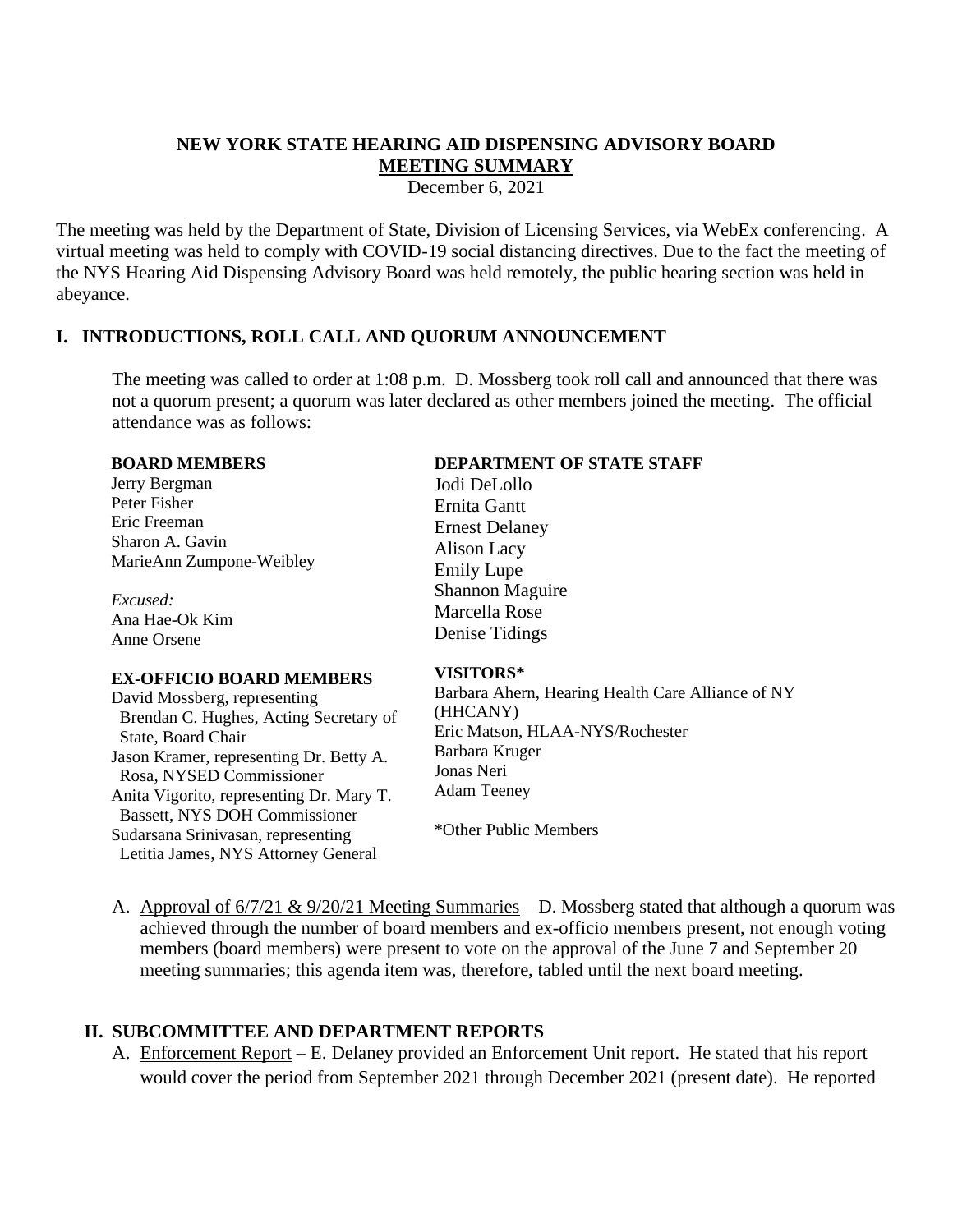that the Enforcement Unit received no new consumer complaints since the last meeting and that two complaints were closed. E. Delaney further reported on five remaining complaints that are currently pending investigation, stating that these allegations include: dispenser failed to issue a required refund (2), unlicensed activity (1), dispenser offering online hearing aids (1), and convicted of a crime related to the qualifications, functions, and duties of a hearing aid dispenser (1). He stated that a total of six complaints against hearing aid dispensers were received over the past 12 months, including one alleged online hearing aid vendor.

- B. Processing Report E. Lupe reported on the provided November 2020 and November 2021 statistical reports. She explained that the total number of businesses and licensees are listed by county, class code, and license type and that the 2020 figures only include active licensees and may not cover expired licenses covered by EO 202.11 which allowed licensed individuals to extend their license term during the State of Emergency.
- C. Education Report A. Lacy reported that the Bureau of Educational Standards continues to audit hearing aid dispensing renewal applications. She mentioned that those renewals that do not indicate approval code numbers or do not appear to include telecoil, infection control, and NYS and federal law, in addition to the balance of required hours, are not processed; they are sent to the Bureau for an educational compliance audit. A. Lacy stated that a renewal license will only be granted when satisfactory proof of education is provided. She reported that in 2021, 85 licensees have been audited and 53 have complied and seven licensees did not comply. She mentioned that of the 25 pending, all are within the required timeframe to respond. A. Lacy stated that course availability appears to be adequate and has not been an issue raised by licensees.
- D. Examination Report S. Maguire reported on the examination statistics for January through November 2021, reporting that the Hearing Aid Dispensing written exam was administered to 44 applicants with a pass rate of 48 percent and that the practical exam was administered to 90 applicants with an 87 percent pass rate.

J. Bergman inquired whether any trend data was available on the number of licensees on an annual basis. He stated that he was interested in knowing whether the number of licensees for hearing aid dispensing, including both audiologists and dispensers, is constant, increasing, or decreasing over time. S. Maguire stated that this information could be compiled and mentioned that the 2020 statistics may be lower than usual since examinations were suspended from March 2020 to July 2020 due to COVID-19. D. Mossberg asked S. Maguire to provide those statistics to D. Tidings (Board Coordinator) for dissemination to Hearing Aid Dispensing Advisory Board members and Ex-officio members.

### **III. NEW BUSINESS**

A. FDA Release of OTC Draft Regulations – D. Mossberg reported that on October 20, 2021, the FDA published in the Federal Register the proposed regulations regarding over-the-counter hearing aids. He shared some highlights of the proposed regulations and mentioned that once the FDA releases more information then we (the Department of State) will have a better idea of how we are going to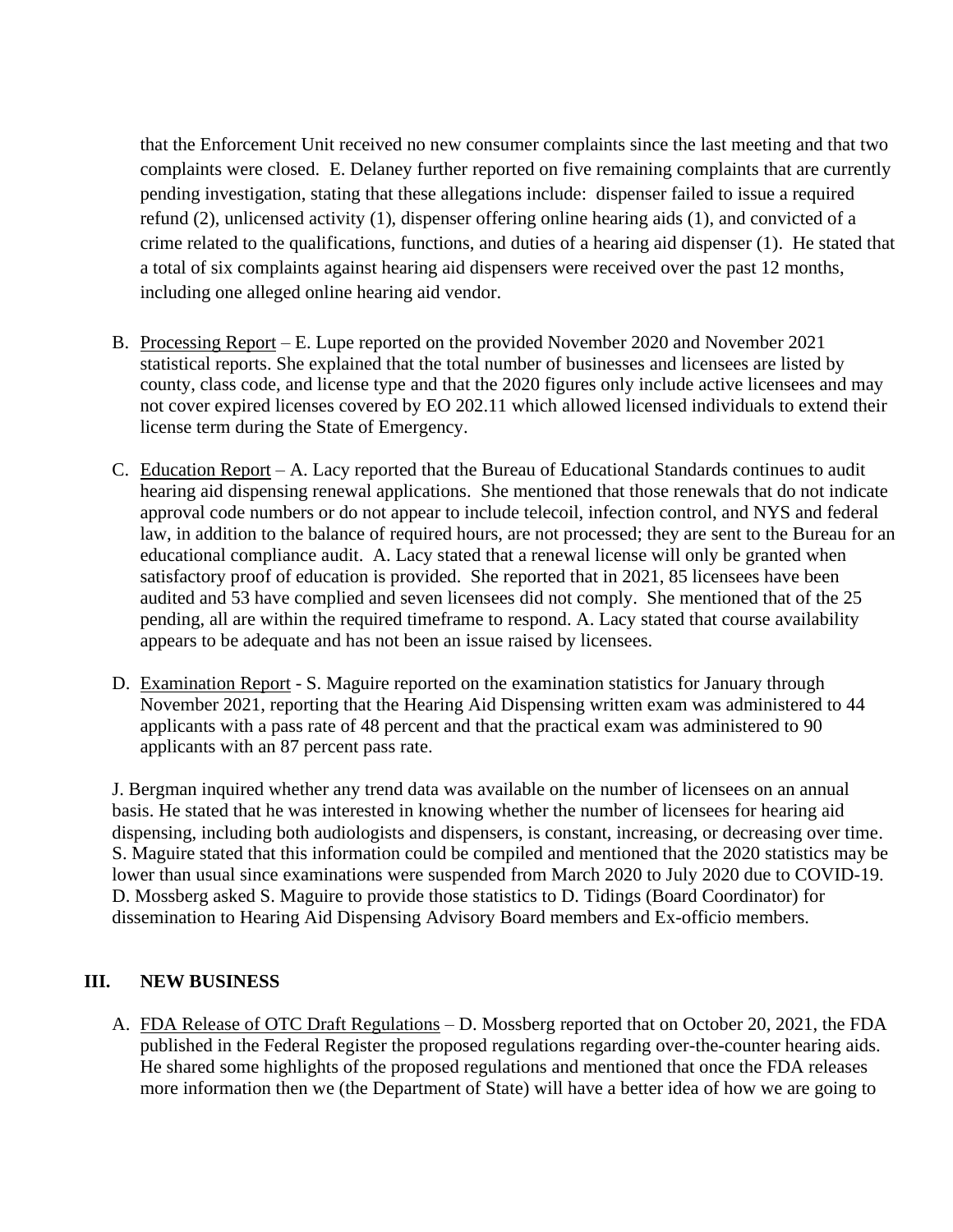move forward and will attempt to implement some of these provisions to the extent that we are required to. He stated that the comment period expires on January 18, 2022, and that pursuant to the published notification, the FDA's current proposed effective date would be 60 days after publication of the final rule in the Register. D. Mossberg explained that the process is similar our State's regulation process and that there is a comment period; after evaluation of the public comments, there will be an opportunity for the FDA to make changes and further propose regulations or move forward with the adoption and once filed, their rule would not be effective for at least 60 days following that publication in the Federal Register.

P. Fisher stated that from what he gathered from the proposal, OTC hearing aids would not fall under our jurisdiction because they are not considered 'true' conventional hearing aids; he feels that a discussion of OTCs by the Board and DOS may not be relevant if we have no authority over OTCs. E. Freeman inquired as to whether the list that the OTC subcommittee developed (to assist consumers on deciding how to acquire hearing aids) could be finalized and disseminated to dispensers for consumers. D. Mossberg stated that this is something the Department will be considering once there is more finality from the FDA and what their rule is going to say (classifications, etc.) before we advise our licensees. He explained that the next agenda item will discuss AOG's consideration of alerting the general public.

J. Bergman stated that he feels the professional organizations are the best avenue for submitting commentaries on the proposed ruling. P. Fisher named some organizations that could potentially assist in alerting legislators to problems that may arise or have arisen.

B. Consumer Alert Relevant to OTC Sales – S. Srinivasan introduced herself as the Health Care Bureau Chief from the NY Attorney General's Office, representing Letitia James. She reported that it was brought to their attention by a member of this board that other State Attorney Generals had issued a consumer alert regarding OTC hearing aids even though there is no FDA action on them. She explained that their office has not received any consumer complaints regarding OTC hearing aids and inquired if others were receiving complaints. She clarified that the Attorney General can take any action in this area that she deems necessary. She inquired as to whether anyone had seen OTC advertisements in New York or have heard from any consumers or patients and expressed her desire to get more information from the Board regarding this matter.

E. Freeman stated that consumers have come into his office with products that were being sold as a hearing aid that didn't work; the consumer never attempted to return the product. He added that individuals may take several years to seek professional care after this type of experience. He feels that, in general, consumers that have a negative experience with OTC hearing aids will not file a report with the Attorney General's Office and are most likely unaware of the process to do so. E. Freeman stated that he feels it is a good idea for the Attorney General's Office to make reporting information available to consumers.

P. Fisher mentioned that the purpose of the consumer brochure is to help educate the consumer and that individuals who have an impairment should do their research. E. Freeman explained that they provide consumers with the available brochure, and he feels that New York should be proactive on this topic and enforce the rules to ensure the proper care for the hearing aid community. J. Bergman